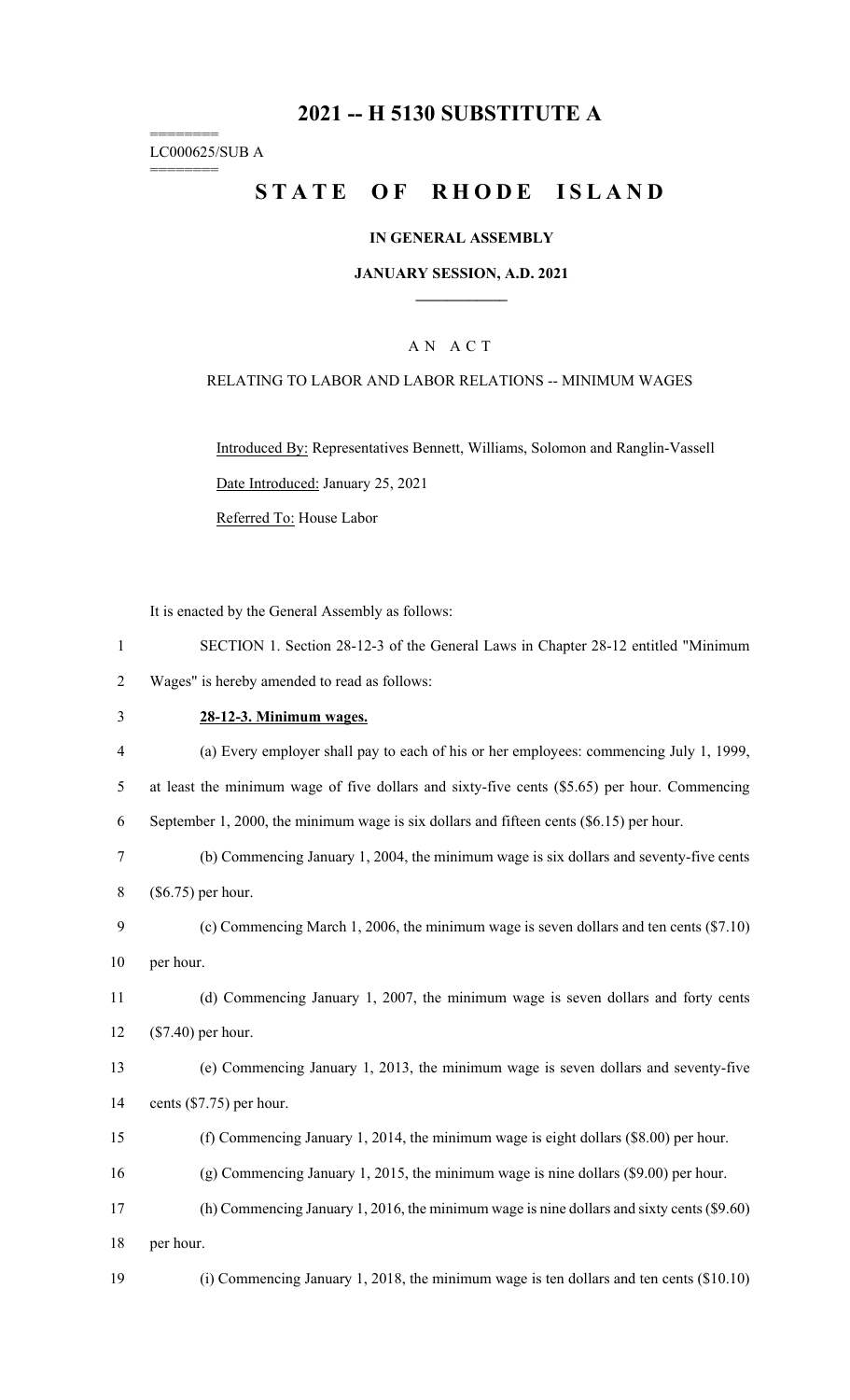- 1 per hour.
- 2 (j) Commencing January 1, 2019, the minimum wage is ten dollars and fifty cents (\$10.50) 3 per hour.
- 4 (k) Commencing October 1, 2020, the minimum wage is eleven dollars and fifty cents 5 (\$11.50) per hour.
- 6 (l) Commencing January 1, 2022, the minimum wage is twelve dollars and twenty-five
- 7 cents (\$12.25) per hour.
- 8 (m) Commencing January 1, 2023, the minimum wage is thirteen dollars (\$13.00) per hour.
- 9 (n) Commencing January 1, 2024, the minimum wage is fourteen dollars (\$14.00) per hour.
- 10 (o) Commencing January 1, 2025, the minimum wage is fifteen dollars (\$15.00) per hour.
- 11 SECTION 2. This act shall take effect upon passage.

======== LC000625/SUB A

========